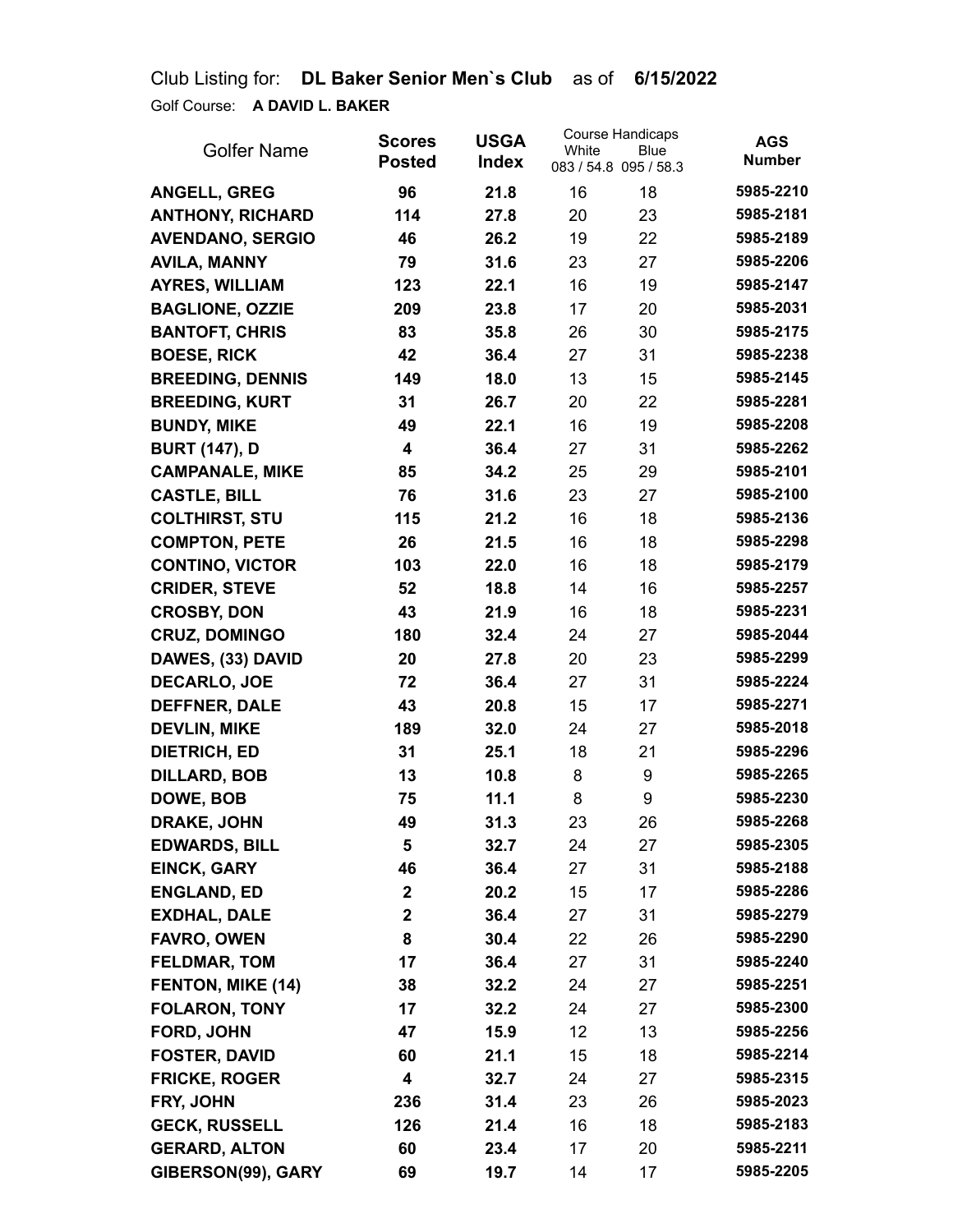| <b>GIESE, GEORGE</b>                      | 52             | 26.8         | 20       | 23       | 5985-2164              |
|-------------------------------------------|----------------|--------------|----------|----------|------------------------|
| <b>GONZALES, OSCAR</b>                    | 173            | 13.8         | 10       | 12       | 5985-2078              |
| <b>GUILLORY, TONY</b>                     | 143            | 15.9         | 12       | 13       | 5985-2134              |
| <b>HALSTENBERG, HAL</b>                   | 290            | 25.2         | 19       | 21       | 5985-1886              |
| <b>HAMPTON (50), ALEX</b>                 | 19             | 24.0         | 18       | 20       | 5985-2304              |
| <b>HASTINGS, DWIGHT</b>                   | 37             | 16.8         | 12       | 14       | 5985-2283              |
| HATCH, JAY                                | 34             | 23.5         | 17       | 20       | 5985-2285              |
| <b>HAWLEY, CHUCK</b>                      | 8              | 26.4         | 19       | 22       | 5985-2311              |
| <b>HENDERSON, JAMES</b>                   | 36             | 35.1         | 26       | 30       | 5985-2242              |
| <b>HENDRICKSON (41), JOHN</b>             | 63             | 23.0         | 17       | 19       | 5985-2209              |
| <b>HEUERMAN, MIKE</b>                     | 94             | 36.4         | 27       | 31       | 5985-2180              |
| <b>HIGGINS, JIM</b>                       | 215            | 24.8         | 18       | 21       | 5985-2055              |
| <b>HODGE, JOHN</b>                        | 154            | 12.7         | 9        | 11       | 5985-2073              |
| <b>HOLLISTER, TOM</b>                     | 64             | 25.8         | 19       | 22       | 5985-2233              |
| <b>HORNER, GENE</b>                       | 41             | 21.1         | 15       | 18       | 5985-2258              |
| <b>HOULE, NORM</b>                        | 17             | 36.4         | 27       | 31       | 5985-2303              |
| JAGO, JOHN                                | 42             | 30.0         | 22       | 25       | 5985-2228              |
| <b>JENKES, VAUGHN</b>                     | 21             | 17.1         | 13       | 14       | 5985-2177              |
| <b>JENNESS, BOB</b>                       | 13             | 29.5         | 22       | 25       | 5985-2236              |
| <b>JEZIN, ANTHONY</b>                     | $\overline{7}$ | 21.8         | 16       | 18       | 5985-2235              |
| <b>JOHNSON, BOB</b>                       | 12             | 17.6         | 13       | 15       | 5985-2302              |
| <b>JOHNSON, BRIAN</b>                     | 14             | 25.4         | 19       | 21       | 5985-2291              |
| <b>JONES, STEVEN</b>                      | 38             | 22.1         | 16       | 19       | 5985-2284              |
| JORDAN, LARRY                             | 34             | 36.4         | 27       | 31       | 5985-2244              |
| <b>JURANEK, BOB</b>                       | 202            | 26.6         | 20       | 22       | 5985-1905              |
| <b>KACZMAREK, JIM</b>                     | 84             | 36.4         | 27       | 31       | 5985-2215              |
| <b>KARRER, BERT</b>                       | 60             | 15.9         | 12       | 13       | 5985-2239              |
| <b>KATNIK, NORMAN</b>                     | 46             | 14.1         | 10       | 12       | 5985-2267              |
| <b>KELLER, MARK</b>                       | 32             | 13.4         | 10       | 11       | 5985-2219              |
| <b>KIRLEIS, ENNO</b>                      | 1              | 25.9         | 19       | 22       | 5985-2295              |
| <b>KLEIN, REINHOLD</b>                    | 31             | 20.6         | 15       | 17       | 5985-2252              |
| <b>KLUCK, JIM</b>                         | 128            | 28.5         | 21       | 24       | 5985-2106              |
| <b>KOFFLER, STEVE</b>                     | 1              | 36.4         | 27       | 31       | 5985-2289              |
| <b>KROTEE, DON</b>                        | 31             | 15.3         | 11       | 13       | 5985-2282<br>5985-2126 |
| <b>LAMPLEY, PAUL</b>                      | 155            | 14.3         | 11<br>19 | 12       | 5985-2292              |
| <b>LATHAM, GUY</b><br><b>LEGASPI, JOE</b> | 27<br>21       | 26.5<br>29.3 |          | 22<br>25 | 5985-2293              |
| <b>LEINGANG, FRANK</b>                    | 86             | 36.4         | 22<br>27 | 31       | 5985-2127              |
| <b>LETTERMAN, RICK</b>                    | 28             | 25.8         | 19       | 22       | 5985-2287              |
| LIN, WILLY                                | 286            | 30.4         | 22       | 26       | 5985-1911              |
| LOPEZ, ANDY                               | 122            | 18.0         | 13       | 15       | 5985-2146              |
| <b>LUDVIGSEN, ROY</b>                     | 43             | 34.2         | 25       | 29       | 5985-2269              |
| <b>MADDEN, TOM</b>                        | 4              | 33.8         | 25       | 28       | 5985-2312              |
| <b>MAHAN, JACK</b>                        | 50             | 36.4         | 27       | 31       | 5985-2260              |
| <b>MALKIN, MARTY</b>                      | 38             | 24.2         | 18       | 20       | 5985-2278              |
| <b>MANNING, ART</b>                       | 219            | 27.9         | 20       | 23       | 5985-1978              |
| <b>MANZANARES, JOSE</b>                   | 182            | 26.3         | 19       | 22       | 5985-2059              |
| <b>Mc CLEARY, DON</b>                     | 314            | 33.4         | 25       | 28       | 5985-1919              |
| <b>MCINTYRE, BRAD</b>                     | 4              | 36.4         | 27       | 31       | 5985-2316              |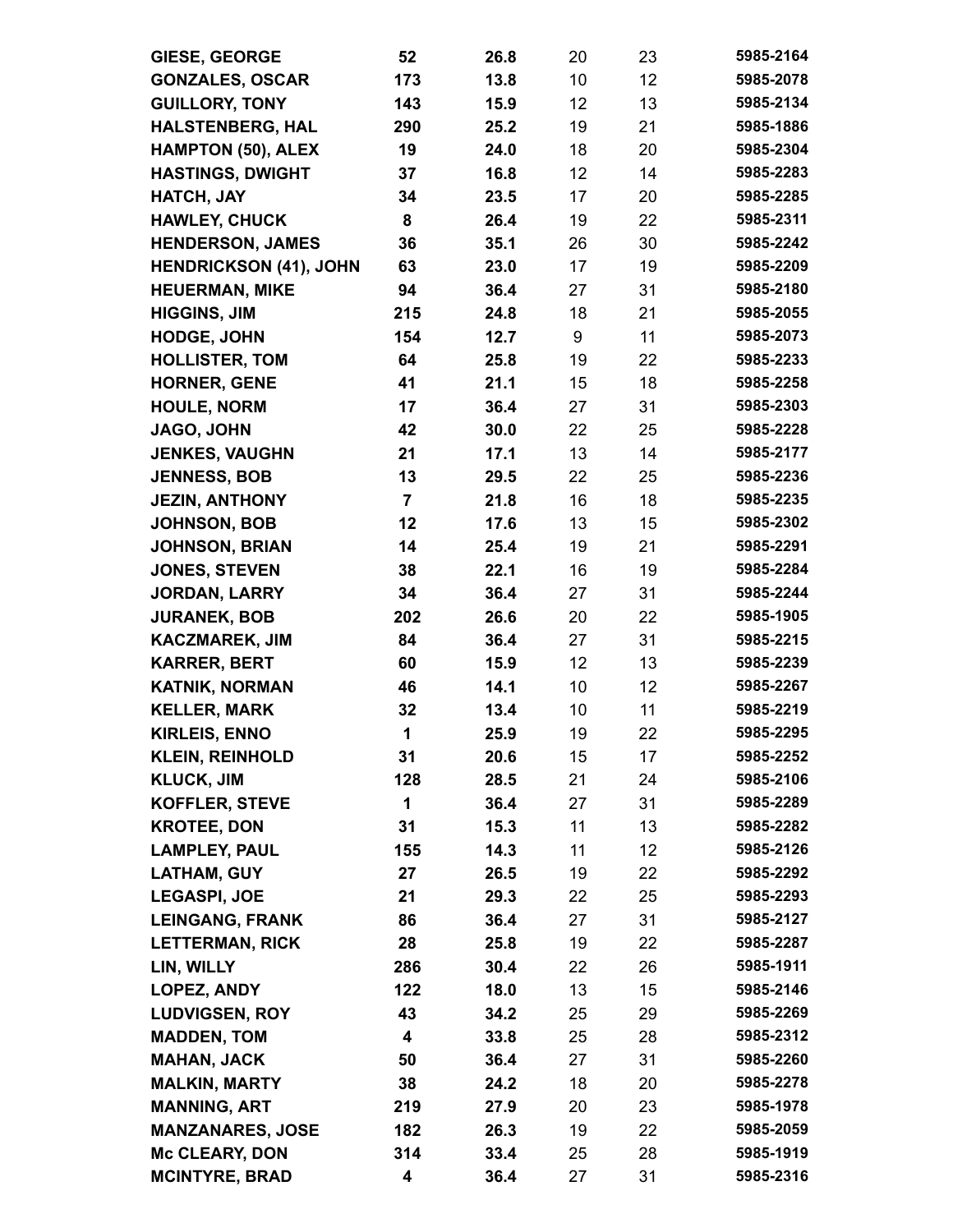| <b>MILLER, JIM</b>                            | 36      | 18.0         | 13             | 15       | 5985-2270              |
|-----------------------------------------------|---------|--------------|----------------|----------|------------------------|
| MILLER, JOHN (48)                             | 55      | 36.4         | 27             | 31       | 5985-2263              |
| MIN, DAVID                                    | 240     | 20.8         | 15             | 17       | 5985-2010              |
| <b>MONTANO, JIM</b>                           | 79      | 17.3         | 13             | 15       | 5985-2132              |
| <b>MORTENSEN, PER</b>                         | 1       | 31.5         | 23             | 26       | 5985-2272              |
| <b>MOSHIRI, MIKE</b>                          | 10      | 21.6         | 16             | 18       | 5985-2253              |
| <b>MURPHY, BOB</b>                            | 60      | 36.4         | 27             | 31       | 5985-2243              |
| <b>MUSE, NICK</b>                             | 226     | 33.5         | 25             | 28       | 5985-1930              |
| NAAH (93), STEVE                              | 43      | 17.0         | 12             | 14       | 5985-2277              |
| <b>NEILON, BILL</b>                           | 164     | 18.4         | 14             | 15       | 5985-2107              |
| <b>NOVIELLI, BOB</b>                          | 68      | 26.1         | 19             | 22       | 5985-2222              |
| <b>OLIVERI, FRANK</b>                         | 70      | 32.3         | 24             | 27       | 5985-2130              |
| <b>OLSON, DENNIS</b>                          | 179     | 32.0         | 24             | 27       | 5985-2090              |
| <b>OTSUBO, KEN</b>                            | 42      | 11.4         | 8              | 10       | 5985-2264              |
| PARKER, RON(44)                               | 33      | 31.8         | 23             | 27       | 5985-2217              |
| PATTEN, JOHN                                  | 42      | 27.0         | 20             | 23       | 5985-2207              |
| PATUN, JOHN                                   | 11      | 19.6         | 14             | 16       | 5985-2307              |
| PAULI, BILL                                   | 9       | 36.4         | 27             | 31       | 5985-2309              |
| PAYNE, TOM                                    | 96      | 9.8          | $\overline{7}$ | 8        | 5985-2196              |
| PETERS, REX                                   | 108     | 26.9         | 20             | 23       | 5985-2149              |
| PREBLE, DOUG                                  | 35      | 31.2         | 23             | 26       | 5985-2276              |
| PRENDERGAST, TOM                              | 194     | 14.7         | 11             | 12       | 5985-2074              |
| <b>PURKS, FOREST</b>                          | 42      | 36.4         | 27             | 31       | 5985-2261              |
| <b>RAPTIS, TONY</b>                           | 33      | 19.0         | 14             | 16       | 5985-2266              |
| <b>REICH, CHUCK</b>                           | 96      | 24.0         | 18             | 20       | 5985-2213              |
| <b>ROOT, RICK</b>                             | 69      | 19.6         | 14             | 16       | 5985-2245              |
| <b>ROSENTHAL, MARTY</b>                       | 11      | 27.0         | 20             | 23       | 5985-2280              |
| <b>ROTCHER, JOE</b>                           | 293     | 21.5         | 16             | 18       | 5985-1941              |
| <b>RUSSELL, BOB</b>                           | 7       | 19.1         | 14             | 16       | 5985-2310              |
| <b>RYBURN, DON</b>                            | 228     | 17.8         | 13             | 15       | 5985-2045              |
| <b>SCANLON, JACK</b>                          | 25      | 33.8         | 25             | 28       | 5985-2216              |
| <b>SCHLEICHER, BOB</b>                        | 21      | 17.8         | 13             | 15       | 5985-2301              |
| <b>SCHNOLL, FRED</b>                          | 158     | 36.4         | 27             | 31       | 5985-2065              |
| <b>SCHOMBERG, GERRY</b>                       | 66      | 16.4         | 12             | 14       | 5985-2241              |
| <b>SEABERG, FRANK</b>                         | 45      | 24.5         | 18             | 21       | 5985-2172              |
| <b>SHORT, ELLIOTT</b>                         | 26      | 27.7         | 20             | 23       | 5985-2153              |
| <b>SILBERBERG, CHARLES</b>                    | 103     | 29.6         | 22             | 25       | 5985-2194              |
| <b>SIMONSON, JACK</b>                         | 79      | 30.4         | 22             | 26       | 5985-2154              |
| <b>SJOBERG, RANDY</b>                         | 8       | 36.4         | 27             | 31       | 5985-2273              |
| <b>SLOMA, STEVE</b>                           | 8       | 36.4         | 27             | 31       | 5985-2313              |
| <b>SMITH, DEAN</b>                            | 48      | 32.9         | 24             | 28       | 5985-2259              |
| SMITH (50), DOUG                              | 34      | 17.7         | 13             | 15       | 5985-2255<br>5985-2308 |
| <b>SPARKS, BILL</b>                           | 15      | 34.5         | 25             | 29       |                        |
| <b>STROHM, KARL</b><br><b>SUSTERSIC, JOHN</b> | 6<br>54 | 23.8<br>23.5 | 17<br>17       | 20<br>20 | 5985-2288<br>5985-2249 |
| <b>SWENSON, FRED</b>                          | 183     | 24.0         | 18             | 20       | 5985-1953              |
| <b>TEMPLE, MIKE</b>                           | 23      | 19.3         | 14             | 16       | 5985-2297              |
| <b>TEMPLE, RICK</b>                           | 23      | 13.2         | 10             | 11       | 5985-2248              |
| <b>THELANDER, PETE</b>                        | 259     | 33.3         | 24             | 28       | 5985-1955              |
|                                               |         |              |                |          |                        |